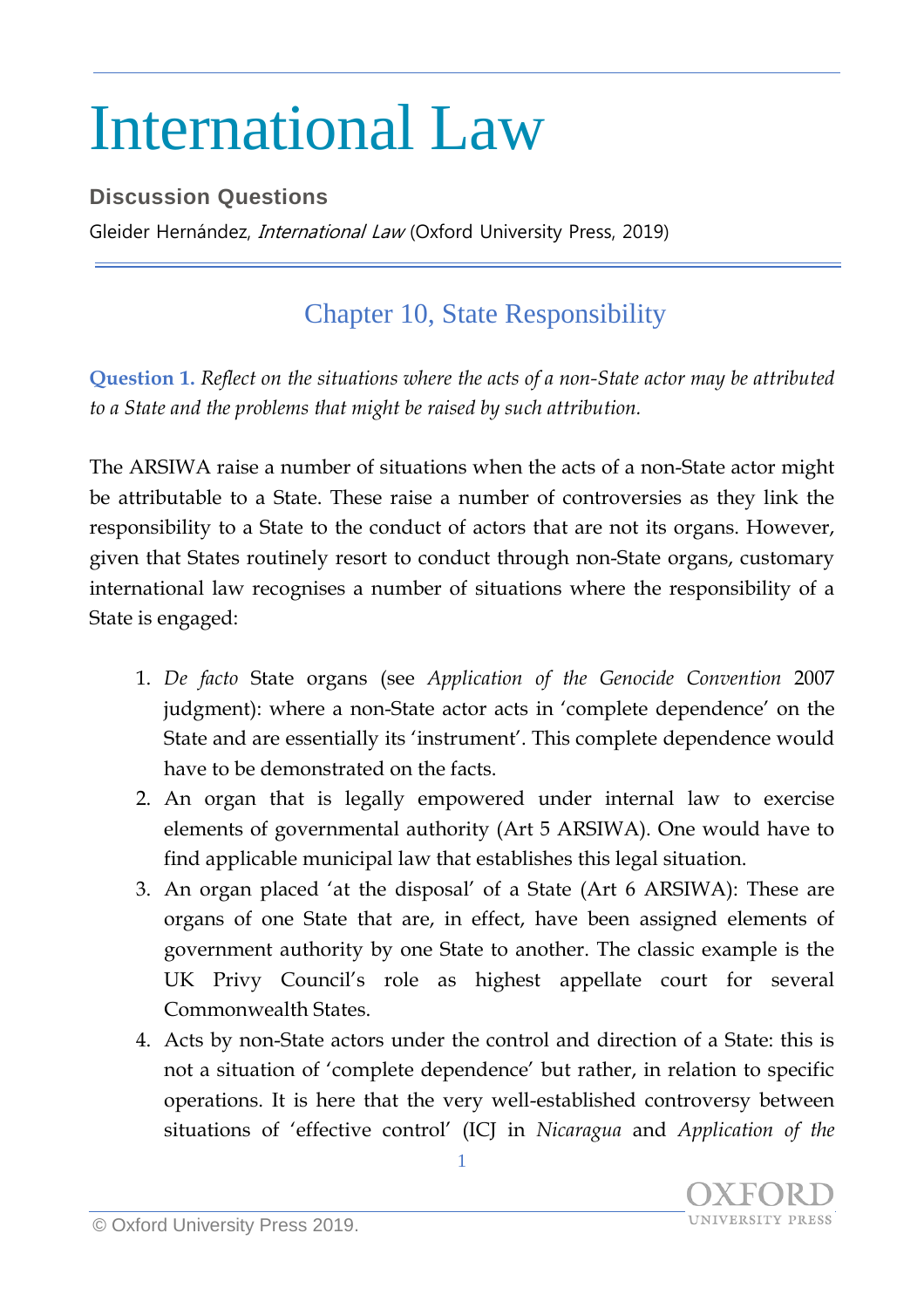*Genocide Convention*) versus 'overall control' (ICTY in *Tadić*) would apply. Students should recall that the effective control test is the higher: it requires that a State not only have financed, organised, or provided supplies for a given act or conduct, but that it have actively instructed or directed that act or conduct. The overall control test, conversely, would permit for a more case-by-case approach, looking at specific circumstances and not requiring such a high degree of direction or instruction.

The ICJ has criticised the overall control test as stretching the relationship between conduct of an actor and that of the State 'almost to breaking point', as the State would be found responsible for the acts of non-State actors and organs in which it would have had no direct role in planning or perpetrating.

- 5. Successful revolutionary movements taking control of a State (Art 10 ARSIWA): A State would be responsible for the acts of an insurgent movement if that insurgency leads to a take-over of control of the State. In some respects, this is a caution to insurgent movements not to breach international law in times of conflict.
- 6. The adoption of acts of non-State actors through subsequent conduct (Art 11 ARSIWA and *Tehran Hostages*). Finally, the ARSIWA envisage situations where a State may be found responsible for the acts of non-State actors in situations where the State has 'adopted' these or even 'claimed them as their own'. This is a high threshold that requires the State to have made statements of strong support, effectively endorsing and encouraging non-State actors to take such actions.

What draws all of these together is that international law rejects the idea that only the acts of State organs can bind the State. Instead, all these circumstances give rise to situations in which the approval, control or direction of a State can give rise to its responsibility for the acts of non-State groups or individuals.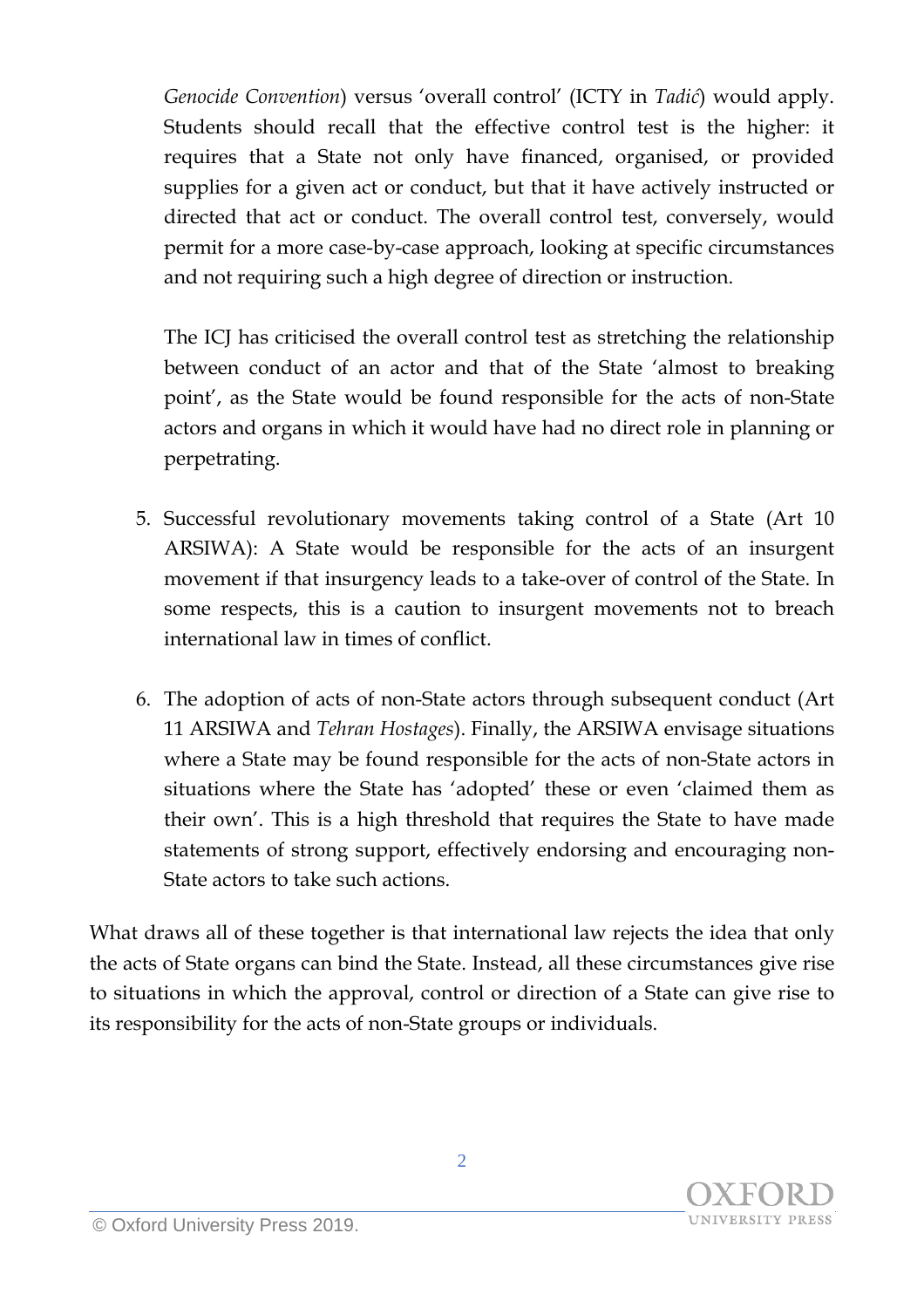**Question 2.** '*Why does the notion of "breach" take on such importance in the law of State responsibility?' Discuss.*

Breach, together with attribution, are the two requirements for State responsibility to be engaged (Art 2 ARSIWA). It is not enough for conduct to be attributable to a State—there is no wrongdoing if there has been no violation of international law, or in technical terms, no breach of an international obligation. The existence of a breach is important on a number of fronts. First, it allows one to discern precisely when responsibility has been engaged (and thus, dictates the remedy for that breach, such as restitution or compensation). Moreover, because international law has no requirement of fault, it adheres to a regime of 'objective' responsibility which is determined by when a violation of international law will have first arisen (see *Corfu Channel* and *Application of the Genocide Convention*).

Finally, international law also does not place much importance on whether there has been actual harm or damage: it is the existence of the breach that constitutes the essential element of responsibility, which means that a State may be responsible for violations of international law that have caused no calculable injury or harm (see eg *Pulp Mills on the River Uruguay*).

**Question 3.** *'A claim of "necessity" is just a way for a State to get away with wrongful conduct, as it can unilaterally decide what is "necessary"—there are no objective criteria'. Give your view on the accuracy of this statement.*

First off, students would want to look at where the plea of necessity is found in international law, in Article 25(1)(a) of the ARSIWA. Departing from the quotation as posed, there necessity must fulfil a number of conditions to be valid:

• It must be the only means to protect a State's essential interests, and they must be against a 'grave and imminent peril';